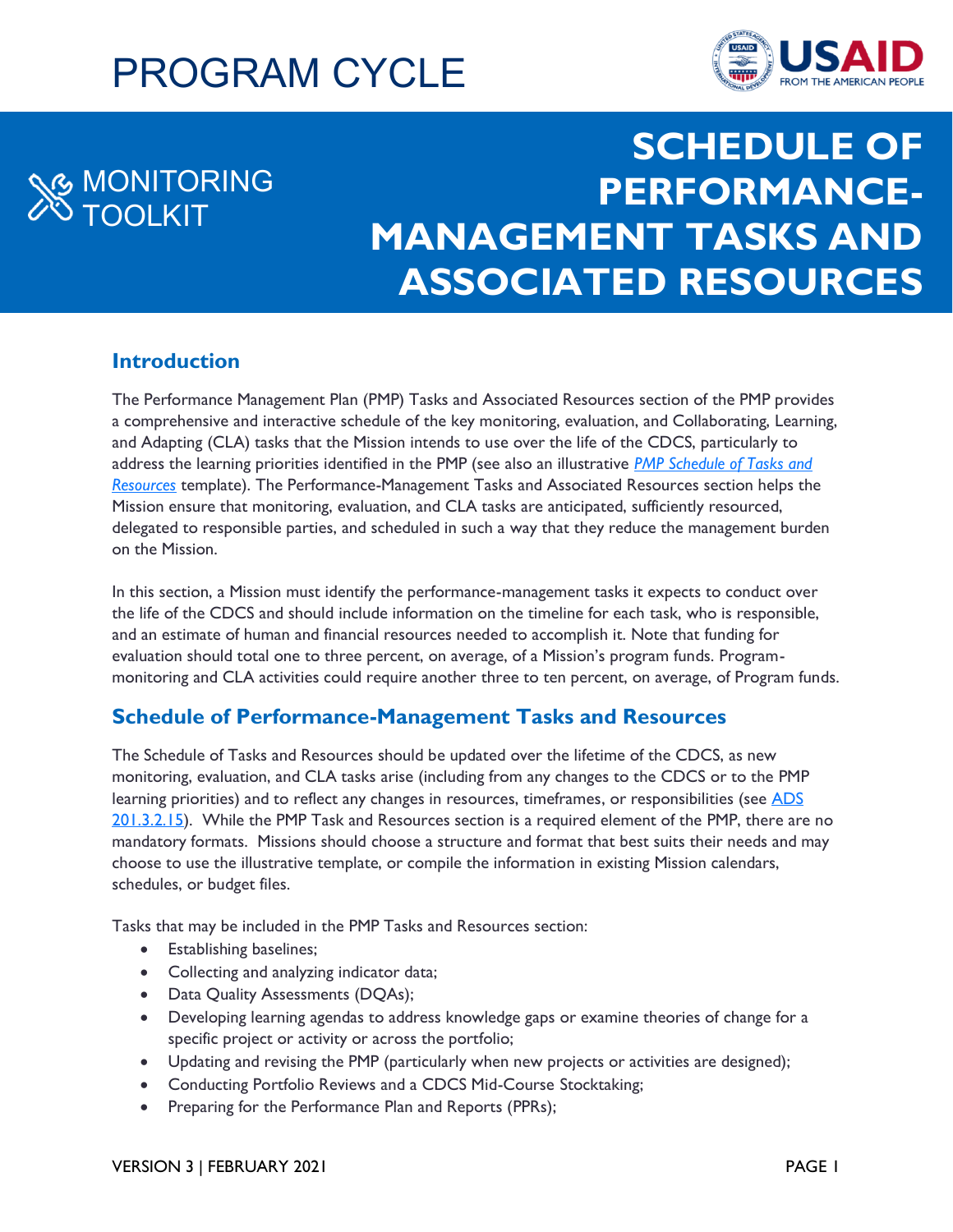- Designing and conducting evaluations;
- Stakeholder meetings to discuss performance, changes in context, and other management needs;
- Monitoring and evaluation training for Mission staff and implementing partners;
- Updating Performance Indicator Reference Sheets (PIRS); and
- Conducting site visits

The Schedule of Tasks and Resources may also include learning events, stakeholder meetings, and other opportunities to review monitoring and evaluation data. Evaluation tasks, such as writing evaluation Scopes of Work and following up on evaluation recommendations, may be included in the Evaluation Plan, prepared separately, or included as part of the overall PMP Schedule of Tasks and Resources, depending on the format that works best for the Mission.

### **DEVELOPING THE PMP SCHEDULE OF TASKS AND RESOURCES**

To develop the initial schedule of tasks and associated resources, the PMP Team should work with stakeholders from across the Mission to identify the key performance monitoring, reporting, and oversight tasks they expect to utilize to address the PMP learning priorities and other key Mission needs. This provides the Mission with an overview of key PMP tasks over the life of the CDCS. Not every routine task needs to be included in the Task Schedule and The Mission should use discretion in determining which tasks should be tracked in the Task Schedule. Tasks that require cross-office collaboration, review, and clearance, or have important dates or deadlines, can

#### **Helpful Hint**

Some Missions have linked the PMP Schedule of Tasks and Resources to Google Calendar or other USAID scheduling calendars so that relevant staff are sent email reminders of the PMP tasks that they are responsible for completing and managing.

be helpful to track so everyone is aware and can flag potential conflicts in advance. Each task should include the estimated budget and/or human resources associated with achieving it and have a point of contact responsible for seeing it to completion. Internal deadlines should be as realistic as possible, taking into consideration the amount of time needed to identify and collect data.

One of the key benefits of the PMP Schedule of Tasks and Resources is to ensure cross-office coordination for monitoring tasks to minimize costs and rationalize efforts. After this is initially developed, all tasks should be analyzed to assess the management burden on different offices across the Mission. This analysis should also look at opportunities to achieve economies of scale. For example, if the Mission proposes to use household-level surveys to address two different PMP learning priorities, they could combine the baseline data collection efforts of both surveys. While developing or selecting indicators, consider available Agency resources for performance indicators such as the standard foreign [assistance indicators](https://usaidlearninglab.org/library/standard-foreign-assistance-indicators) an[d sector/initiative-specific indicators.](https://usaidlearninglab.org/sites/default/files/resource/files/cleared_-_mt_-_indicator_resources_r.pdf) Also consider available Agency resources for context indicators such as USAID's [International Data and Economic Analysis](https://idea.usaid.gov/) web portal that can help inform CDCS performance and management.